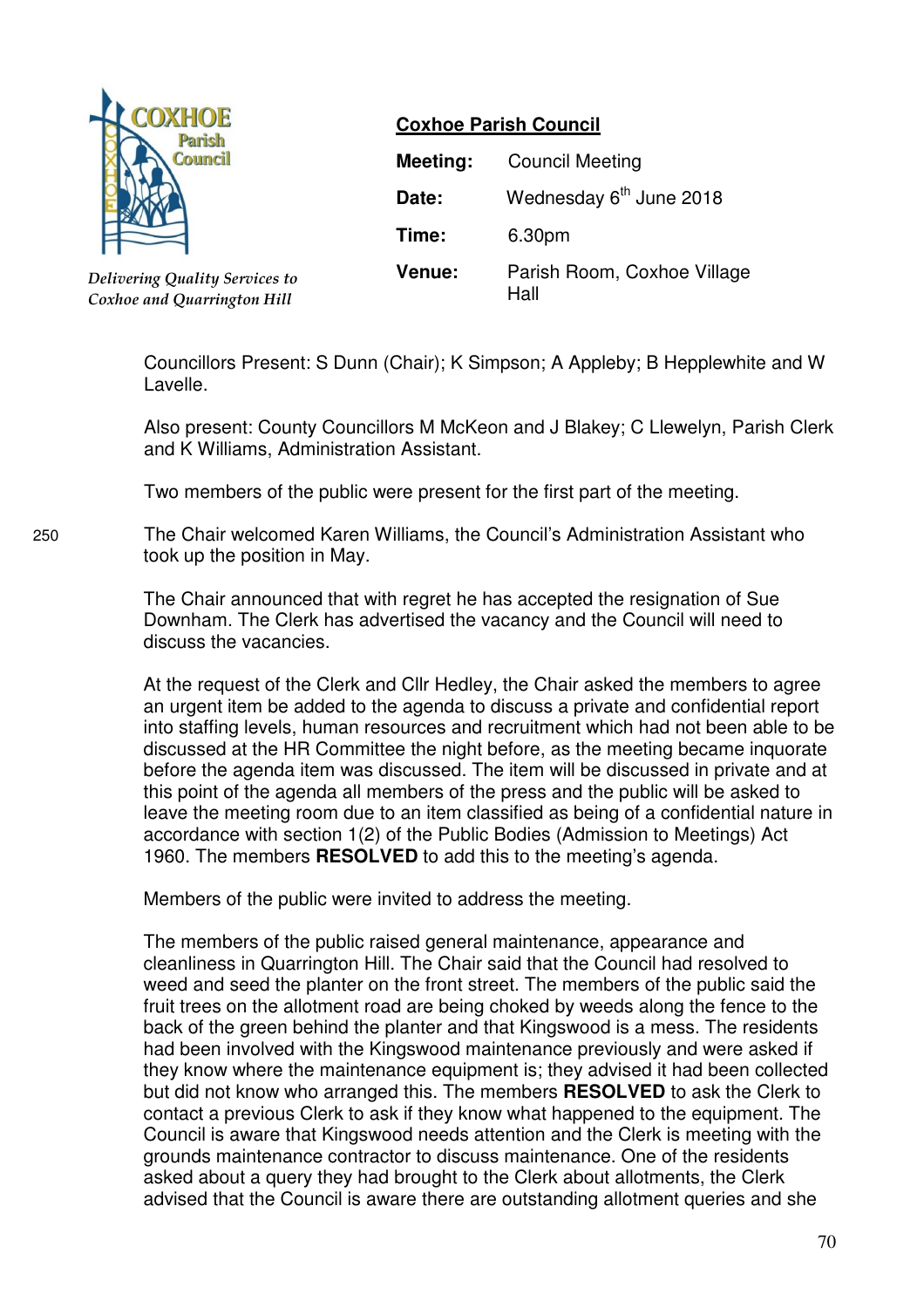will be responding to the queries soon but that other council activities had had to take priority.

### 251 **APOLOGIES FOR ABSENCE**

Apologies for absence were received from Councillors K Pounder, E Cutter, C Thirlaway, A Hedley, and I Thompson, Youth Worker.

**RESOLVED** apologies received and accepted.

### 252 **DECLARATIONS OF INTEREST ON ITEMS ON THE AGENDA**

 Declarations of interest were received from Cllrs Dunn and Lavelle in respect of Active Life in Coxhoe; from Cllr Simpson as a Governor of Coxhoe Primary School and Cllr Hepplewhite in respect of Coxhoe History Group.

### <sup>253</sup>**TO CONFIRM THE MINUTES OF THE MEETING HELD ON 2ND MAY 2018**

A draft copy of the minutes for the above meeting had been issued with the agenda.

 It was **RESOLVED** that with amendments to the format suggested by the Chair the minutes be approved, confirmed and signed as an accurate record.

#### 254 **DURHAM COUNTY COUNCILLORS' UPDATE**

County Councillors gave verbal reports on a number of issues as below.

 County Councillors said there have been reports of anti-social behaviour in Coxhoe including someone impersonating a Police officer. Cllr McKeon and Cllr Blakey have taken action to ensure problems are acted on. Cllrs McKeon and Dunn had provided funding for Coxhoe United Fun Day and attended to give out medals. Cllr McKeon has been working on measures to tackle teenage pregnancy. The County Durham Plan is going to Cabinet in the next week. A number of footpath improvements have been approved.

 Cllr Blakey is working to ensure improvements to the villages are being implemented including dropped kerbs at Linden Grove. Issues with the car wash have been sent to planning enforcement. The new window in St Mary's Church was installed in time for the 150-year celebration and they are working on WW1 commemoration activities. The Half Moon has been advised it is of historical interest and Cllr Blakey has discussed this with the planning officer. She has met with quarry operators about wagon speed and rubbish falling off wagons.

County Councillors are waiting for confirmation of highways officers visiting Cornforth Lane after the incidents reported including the car hit by a bus.

Two planning applications have been submitted for Integra 61 which include a four/five storey distribution warehouse. The equivalent to 2000 full time jobs are expected to be created by the development. Traffic measures including more lanes, full signal operations and new roundabouts, one of which will be for the Services, are to be included in the design which is to be agreed by September by Durham County Council. County Councillors are pressing for a potential safe walking and cycling route. Parish Council members **RESOLVED** to record their request for County Councillors ensure the case is made for traffic being considered carefully and ensuring that our villages are not disproportionately affected.

 **RESOLVED** the information be received and noted.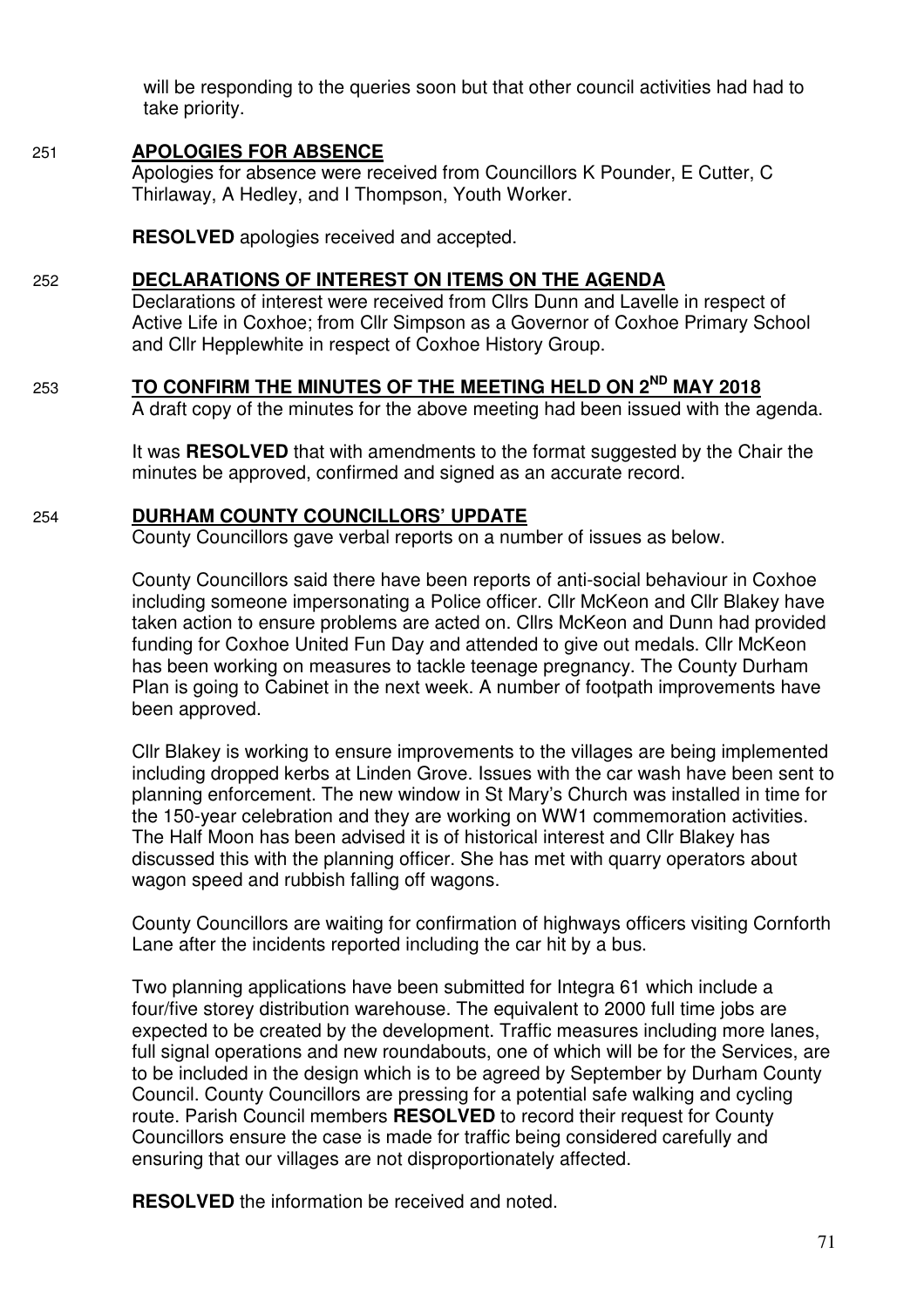# 255 **COUNCILLORS' REPORTS OF THEIR ATTENDANCE AT MEETINGS/EVENTS ON BEHALF OF THE PARISH COUNCIL**

No reports received.

### 256 **YOUTH PROVISION**

 The Youth Worker had sent a written report. The Clerk said two young people had been subject to a ban by staff and that staff would be working again to decrease behaviour issues at clubs. **RESOLVED (A)** the information is received and noted.

Cllr Hepplewhite said parents have complained that there is not enough provision for birth to school age children in the village and this was in the Parish Plan; she would like to see more pre-school activities and the Parish Council had resolved to improve activities for children from birth upwards, and said the playgroup at Coxhoe Village Hall does not now run in school holidays. The Chair confirmed this playgroup is provided by Coxhoe Village Hall and asked that the Administration Assistant asks the Village Hall for regular reports and feedback on the playgroup; this was **RESOLVED (B)** by members. The Council **RESOLVED (C)** Cllr Lavelle and the Administration Assistant to report on potential funding opportunities; Cllr Blakey recommended a contact in Bowburn.

Cllr Blakey left the meeting at this point.

### 257 **MATTERS OF INFORMATION REPORT**

The Clerk had distributed a report for consideration.

 **1c RESOLVED** decision on a lead Councillor on allotments will be deferred until Councillor vacancies are discussed.

**1f** A query from a husband and wife who have an allotment each and one wants to be on the waiting list for a further allotment, should one be available. The tenancy agreement states allotment holders are able to place their names on the waiting list though they would only be allocated a plot if no one else wanted it. The Council had decided that third plots would not be offered however the Council has been asked to look at the query again as the couple are two individuals and not one person. The Clerk had taken advice and said that this is not an allotment issue but is about fairness and as an individual should be able to go on the waiting list for a second plot, the recommendation is that the request for a place on the waiting list is agreed. The Clerk advised that the Council would benefit from an allotment policy and that she intends to look at this as soon as possible. The Council **RESOLVED (A)** the Clerk to put forward an allotment policy as soon as she is able and **RESOLVED (B)**  that not to prejudice the outcome of an allotment policy that the resident concerned be placed on the waiting list for the time being, until an allotment policy is agreed and then whatever is agreed in the policy would be followed.

**8** The defibrillators are now registered and weekly checks being carried out by the Administration Assistant. A photograph was taken as a small launch and circulated on the website and social media.

**9** Cllr Dunn had spoken to St Joseph's about electricity on the green and is awaiting a response. County Councillors are discussing electricity for Christmas trees and will update the Council.

**14a** The Clerk is meeting the grounds maintenance contractor this week to discuss the maintenance schedule and get quotes. Cllr Dunn said the Woodlands Group meeting he attended has resources including contractor lists and potential funding sources.

**14m** Members **RESOLVED** to pay the quoted amount for removal of tree stumps by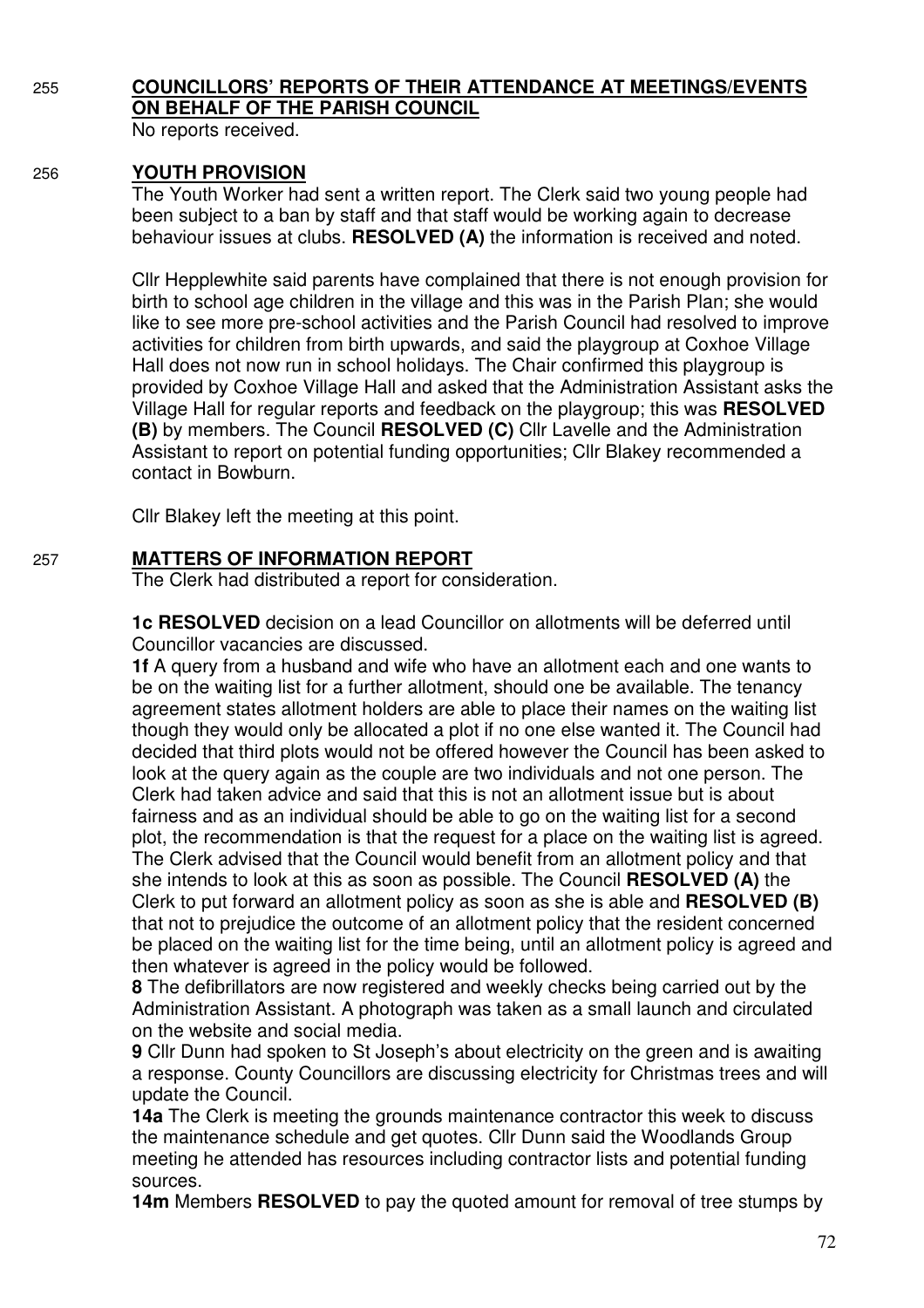St Joseph's Church wall.

**15b** Members **RESOLVED** staff to contact a local window cleaner to remove the clock cover on Coxhoe Village Hall which is discoloured.

**24a** Members **RESOLVED** to discuss a seating policy at the July meeting, if the Clerk is able to submit one alongside other priorities.

#### 258 **REVIEW OF STANDING ORDERS SECTION 5j AND ANNUAL GOVERNANCE**

**A** Draft Minutes of the Human Resources Committee and the Youth Strategy Group latest meetings were received and approved. The Clerk advised that the Human Resources Committee has agreed draft terms of reference which will be brought to the Council's July meeting for agreement.

 **B RESOLVED** Cllrs Dunn, Hepplewhite and Simpson are appointed to the Environment Committee and the meeting proposed that Cllrs Pounder and Thirlaway be requested to join; the Committee not to have delegated powers.

**C** A copy of the Council's Asset Register as at 31<sup>st</sup> March 2018 was sent to Councillors with the agenda. **RESOLVED** the Asset Register is noted and received.  **D** The Clerk had circulated the Standing Orders with amendments in line with NALC recommendations. The meeting asked that Chairman be changed to Chair, 'his' be amended to 'his/her', 'he' to 's/he' and use 'they' where appropriate; **RESOLVED** the Standing Orders are agreed and will be reviewed in April 2019.

**E** The Clerk had circulated Financial Regulations in line with NALC recommendations. **RESOLVED** the Financial Regulations are approved with suggested amendments and to be reviewed in April 2019.

**F** The Clerk had circulated a report on insurance cover including the Fidelity guarantee against staff or volunteer fraud or dishonesty and Employer Liability Insurance. The Council **RESOLVED** the report is approved and that the Clerk undertake a review of insurance when she is able.

**G** The Council **RESOLVED** the Complaints Procedure adopted March 2018 is still relevant and agreed its current review date of March 2020.

 **H** The Clerk had circulated two samples of Parish Council policies for dealing with the press and media which were exactly the same wording and advised that other sample policies had the same wording. The members **RESOLVED** to adopt the sample policy.

# 259 **FINANCIAL MATTERS INCLUDING ANNUAL GOVERNANCE**

 **A** The Internal Auditor's report had been circulated and the Clerk advised she will be acting on its recommendations. Cllr Dunn noted that capital reserves can be set aside. The auditor had completed and signed the relevant section of the Annual Governance and Accountability Return. **RESOLVED** the report was accepted and noted by the Council.

**B.** The Statement of Accounts 2017/18 was approved at the previous meeting; the Clerk had circulated a report on the effectiveness of internal control with this meeting's agenda, which included the eight points below from Section 1 of the Annual Governance Statement. The Clerk read through each section of the report to ensure Councillors could ask questions on each item. The Council confirmed the following:

- **1.** We have put in place arrangements for effective financial management during the year, and for the preparation of the accounting statements.
- **2.** We maintained an adequate system of internal control, including measures designed to prevent and detect fraud and corruption and reviewed its effectiveness.
- **3.** We took all reasonable steps to assure ourselves that there are no matters of actual or potential non-compliance with laws, regulations and Proper Practices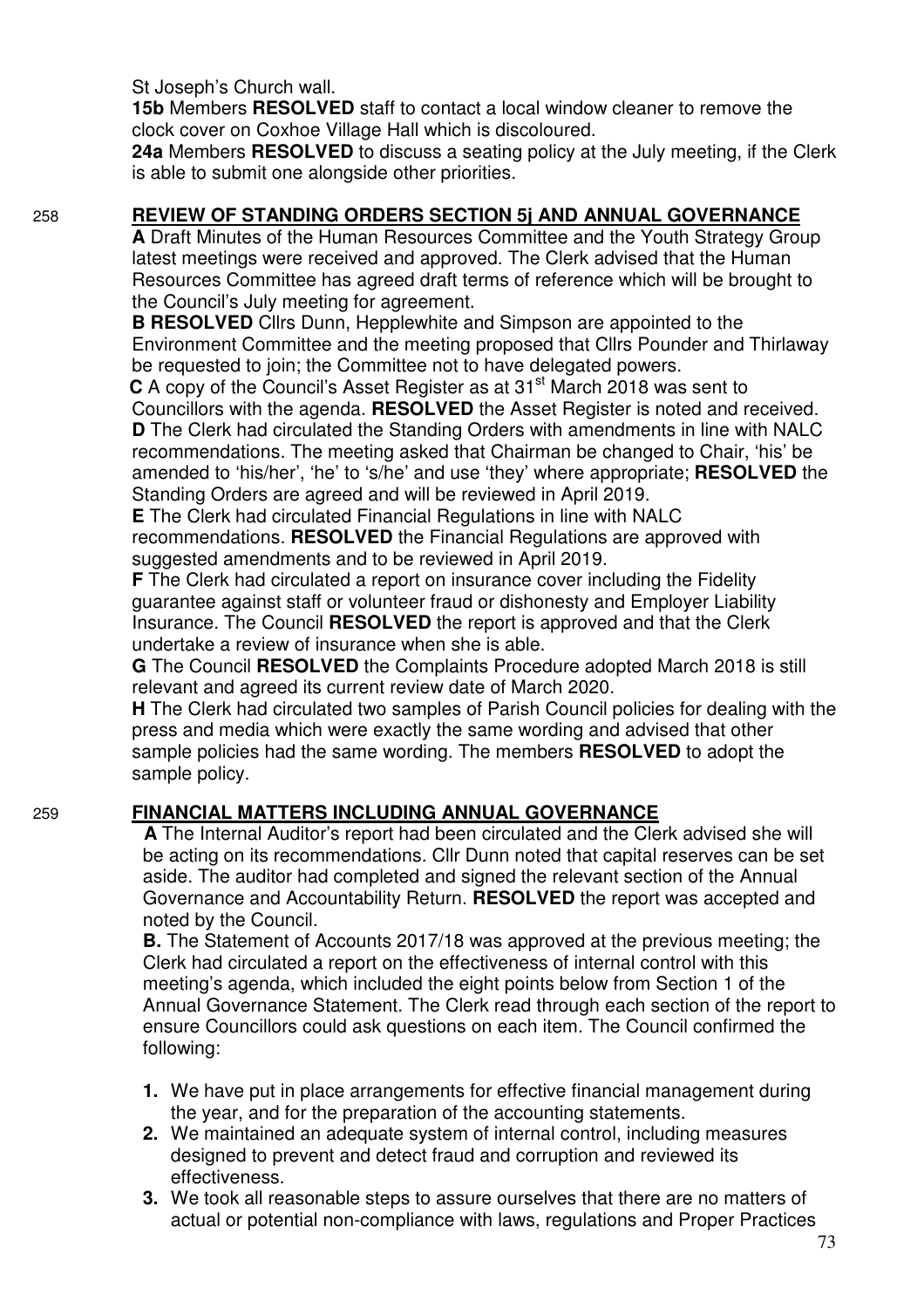that could have significant financial effect on the ability of this smaller authority to conduct its business or on its finances.

- **4.** We provided proper opportunity during the year for the exercise of electors' rights in accordance with the requirements of the Accounts and Audit Regulations.
- **5.** We carried out an assessment of the risks facing the council and took appropriate steps to manage those risks, including the introduction of internal control and/or external insurance cover where required.
- **6.** We maintained throughout the year an adequate and effective system of internal audit of the council accounting records and control systems.
- **7.** We took appropriate action on all matters raised in reports from internal and external audit.
- **8.** We considered whether any litigation, liabilities or commitments, events or transactions, occurring either during or after the year-end, have a financial impact on the council and, where appropriate have included them in the accounting statements.

The Council **RESOLVED** that Section 1 of the Annual Return, the Annual Governance Statement 2017/18 was received and approved.

 The report included current banking mandates. The Council **FURTHER RESOLVED** the report on banking mandates is accepted and the current mandates approved with the Administration Assistant to be added to the authorised users.

**C** The Clerk had circulated a report on Council and staff subscriptions; the members **RESOLVED** the following subscriptions are approved: CDALC and NALC – paid annually (already paid for 2018/19 at £597.66); SLCC Full Membership (for Council) paid until  $31<sup>st</sup>$  July 2018 at £185.

 **D** Section 2 of the Annual Return, the Accounting Statement 2017/18 had been circulated with the Statement of Variances and the bank reconciliation at 31<sup>st</sup> March 2018. It was **RESOLVED** these were received and approved.

# **E** Schedule of Payments

.

The following payments were submitted for approval:

| N <sub>0</sub> | Date of        | <b>Method</b>  | Date           | Payee                    | <b>Description</b>        | <b>Amount</b> |
|----------------|----------------|----------------|----------------|--------------------------|---------------------------|---------------|
|                | <b>Invoice</b> | of             | <b>Payment</b> |                          |                           |               |
|                |                | <b>Payment</b> | <b>Due</b>     |                          |                           |               |
| $\mathbf{1}$   | 24.04.18       | Direct         | 28.05.18       | Mastercopy               | Photocopier Usage         | £117.02       |
|                |                | Debit          |                |                          |                           |               |
| 2              | N/A            | Bank           | 29.05.18       | Clerk                    | 2 x Laptops with          | £1,513.78     |
|                |                | Payment        |                | (Reimbursement           | <b>Business Microsoft</b> |               |
|                |                |                |                | already received)        | Office                    |               |
| 3              | N/A            | Direct         | 25.05.18       | Vodafone                 | <b>Mobile Phones</b>      | £71.49        |
|                |                | Debit          |                |                          |                           |               |
| $\overline{4}$ | 03.05.18       | Direct         | N/A            | <b>GE</b> Capital        | Photocopier Lease         | £162.00       |
|                |                | Debit          |                |                          |                           |               |
|                |                |                |                | $\overline{\phantom{0}}$ |                           |               |

#### Amendments/Additions from May Schedule: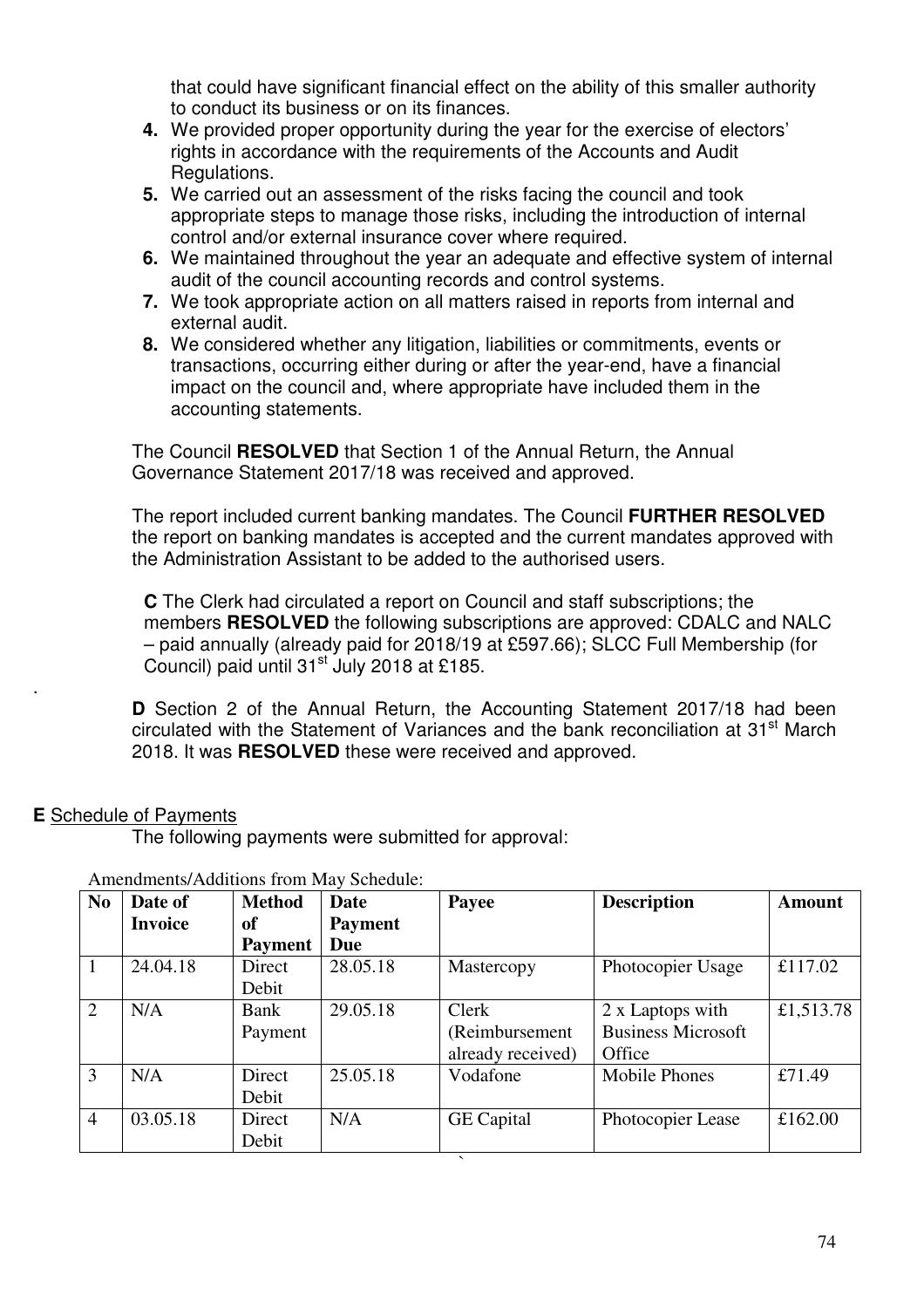June Payments Due:

| N <sub>0</sub> | Date of                  | <b>Method</b>          | <b>Date</b>    | Payee               | <b>Description</b>                 | <b>Amount</b>      |
|----------------|--------------------------|------------------------|----------------|---------------------|------------------------------------|--------------------|
|                | <b>Invoice</b>           | <sub>of</sub>          | <b>Payment</b> |                     |                                    |                    |
|                |                          | <b>Payment</b>         | <b>Due</b>     |                     |                                    |                    |
| $\mathbf{1}$   | N/A                      | <b>Bank</b>            | 31.05.18       | Staff               | <b>Salaries</b>                    | £3,027.48          |
|                |                          | Payment                |                |                     |                                    |                    |
| $\overline{2}$ | N/A                      | Direct                 | N/A            | <b>NEST</b>         | <b>Employer Pension</b>            | £40.45             |
|                |                          | debit                  |                |                     | Contribution                       |                    |
|                |                          |                        |                |                     |                                    | Total              |
|                |                          |                        |                |                     |                                    | Payment:<br>£88.99 |
| $\overline{3}$ | N/A                      | <b>Bank</b>            | N/A            | <b>HMRC</b>         | <b>Employer's Liabilities</b>      | £807.81            |
|                |                          | Payment                |                |                     |                                    |                    |
| $\overline{4}$ | 31.03.18                 | <b>Bank</b>            | N/A            | <b>East Durham</b>  | <b>DBS</b> Checks                  | £64.00             |
|                |                          | Payment                |                | <b>Trust</b>        |                                    |                    |
| 5              | 11.05.18                 | <b>Bank</b>            | Immediate      | Durham              | HR Advice and Policy               | £648.00            |
|                |                          | Payment                |                | County              | Preparation                        |                    |
|                |                          |                        |                | Council             |                                    |                    |
| 6              | 05.04.18                 | <b>Bank</b>            | N/A            | Quarrington         | Monday Youth Club                  | £150               |
|                |                          | Payment                |                | Hill                | 10 sessions Jan-March              |                    |
|                |                          |                        |                | Community           |                                    |                    |
|                |                          |                        |                | Centre              |                                    |                    |
| $\overline{7}$ | 15.05.18                 | <b>Bank</b>            | 30 days        | Phase               | 2 x Defibrillator                  | £160.00            |
| 8              | 18.05.18                 | Payment<br><b>Bank</b> | 01.06.2018     | Electrical          | Installation                       |                    |
|                |                          | Payment                |                | Plantscape          | Hanging basket<br>brackets         | £1,024.02          |
| 9              | 18.05.18                 | <b>Bank</b>            | N/A            | Clerk               | Toshiba Laptop                     | £25.99             |
|                |                          | Payment                |                |                     | <b>Battery</b>                     |                    |
| 10             | 04.05.18                 | <b>Bank</b>            | N/A            | Cllr Dunn           | Yellow paint for dog               | £10.73             |
|                |                          | Payment                |                |                     | foul stencil                       |                    |
| 11             | 21.05.18                 | <b>Bank</b>            | N/A            | Clerk               | <b>Stamps</b>                      | £64.70             |
|                |                          | Payment                |                |                     |                                    |                    |
| 12             | 20.05.18                 | <b>Bank</b>            | N/A            | Gordon              | <b>Internal Audit</b>              | £300.00            |
|                |                          | Payment                |                | Fletcher            |                                    |                    |
| 13             | Invoice sent<br>21.05.18 | <b>Bank</b>            | 30 days        | Roch NDT            | <b>Structural Testing and</b>      | £2,100.00          |
|                |                          | Payment                |                | Services            | Analysis of Lighting<br>Column     |                    |
| 14             | 29.05.18                 | <b>Bank</b>            | By             | Altogether          | <b>Grounds Maintenance</b>         | £952.50            |
|                |                          | Payment                | 27.05.18       | Greener             | Contract May 2018                  |                    |
| 15             | 23.05.18                 | <b>Bank</b>            | N/A            | <b>NEREO</b>        | <b>Advertising Invoice</b>         | £180.00            |
|                |                          | Payment                |                |                     | for Administration                 |                    |
|                |                          |                        |                |                     | Assistant post                     |                    |
| 16             | 30.05.18                 | <b>Bank</b>            | 27.06.18       | <b>Boston Seeds</b> | 1kg Poppy Seeds                    | £98.40             |
|                |                          | Payment                |                |                     |                                    |                    |
| 17             | 05.06.18                 | <b>Bank</b>            | 30 days        | Viking              | Stationery supplies (of            | £167.59            |
|                |                          | Payment                |                |                     | which £34.46 to be                 |                    |
|                |                          |                        |                |                     | recharged to Coxhoe                |                    |
| 18             | 05.06.18                 | <b>Bank</b>            | <b>By</b>      | Altogether          | Village Hall)<br>2 x flail cuts of | £630.00            |
|                |                          | Payment                | 06.07.18       | Greener             | <b>Coxhoe Cricket</b>              |                    |
|                |                          |                        |                |                     | Ground                             |                    |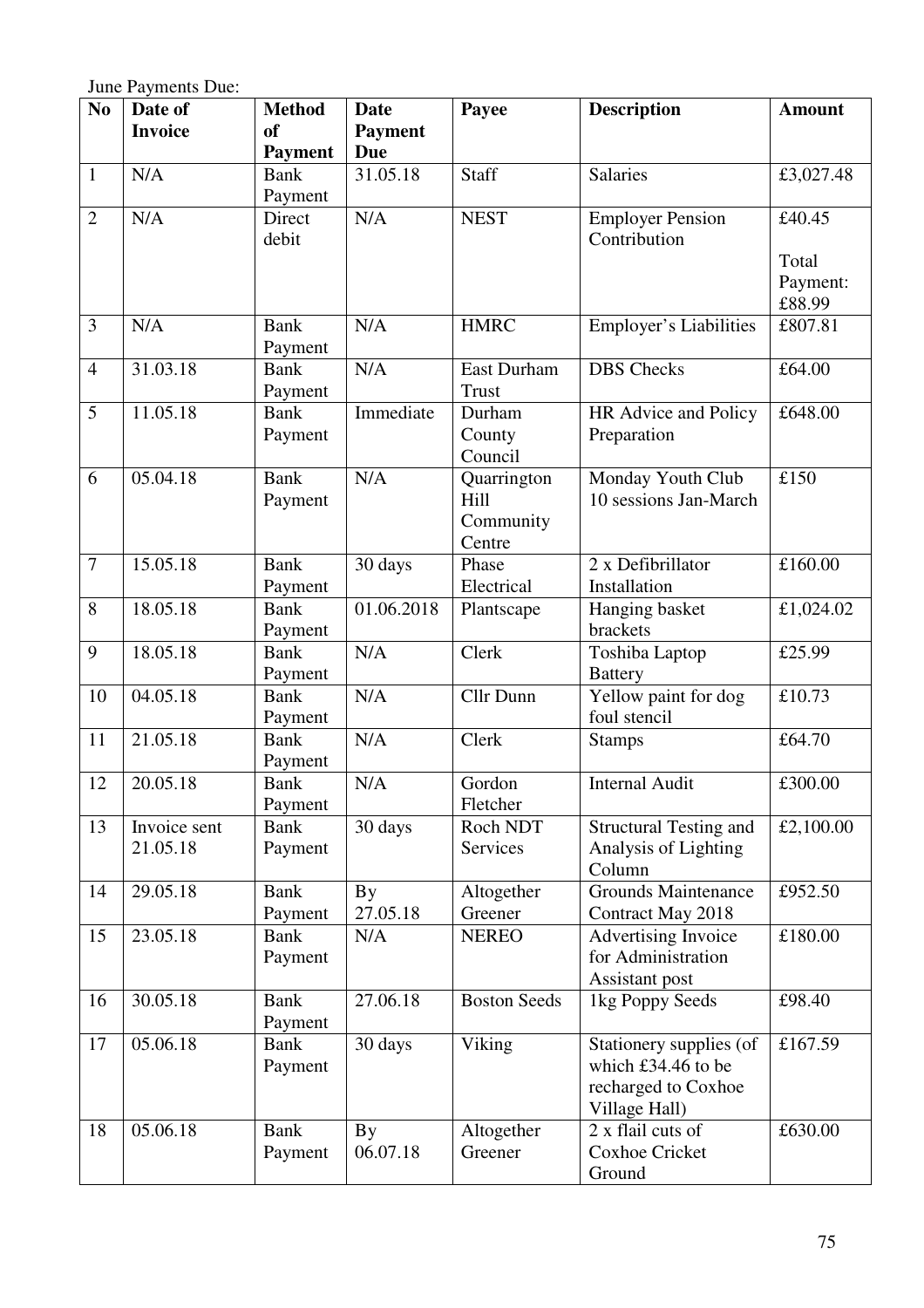| $\mathbf{r}$<br>N <sub>0</sub> | <b>Provider</b>       | <b>Purpose</b>         | <b>Frequency</b> | Projected cost   |
|--------------------------------|-----------------------|------------------------|------------------|------------------|
|                                |                       |                        |                  | (each payment)   |
|                                | <b>GE</b> Capital     | Photocopier Lease      | Quarterly        | £162.00          |
|                                |                       |                        |                  | 01.06.18 then 3  |
|                                |                       |                        |                  | x pyts $£132.00$ |
| $\overline{2}$                 | Mastercopy            | Photocopier Usage      | Monthly          | Variable but at  |
|                                |                       |                        |                  | least $£36.00$   |
| 3                              | <b>BT</b>             | Office landline $\&$   | Monthly          | £34.68           |
|                                |                       | internet               |                  |                  |
| $\overline{4}$                 | <b>Scottish Power</b> | <b>Memorial Garden</b> | Monthly          | £10.50           |
|                                |                       | Lighting               |                  |                  |
| 5                              | Vodafone              | 3 mobile phones for    | Monthly          | At least £69.01  |
|                                |                       | Clerk and Youth        |                  |                  |
|                                |                       | Workers                |                  |                  |
| 6                              | Staff payments        | Wages, NEST pension    | Monthly          | As appropriate   |
|                                |                       | contributions and      |                  |                  |
|                                |                       | PAYE Tax & NI          |                  |                  |
|                                |                       | Liabilities            |                  |                  |

Approval of Direct debits and staff payments for FY 2018/19:

**RESOLVED (i)** that the above payments be received and approved. **RESOLVED (ii)** that the Clerk can research cheaper photocopying facilities ensuring any replacement can do the same as the current machine. **RESOLVED (iii)** the Clerk and Administration Assistant to discuss with Coxhoe Village Hall sharing where possible landline and broadband provision to save costs.

**F** Bank Reconciliation at 31<sup>st</sup> May 2018 was included in the Schedule of Payments report above and was thus approved by the Council.

**G RESOLVED** the budget circulated by the Clerk was approved. Members asked the Clerk to present the budget in a format where budget headings are together so for example the youth budget can be viewed under one heading.

#### 260 **GDPR**

 The Clerk had circulated an updated report which was noted; members **RESOLVED (A)** youth service staff to ensure GDPR form completed after first attendance, acknowledging that young people may attend without a parent, meaning that a form cannot be completed on their first visit. The Council **RESOLVED (B)** to propose Cllr Hedley as a lead for GDPR.

#### 261 **REQUEST FOR FINANCIAL ASSISTANCE**

 Cllrs Dunn and Lavelle left the room for this item and took no part in the discussion. Cllr Simpson as Vice Chair took the Chair. Future Leisure in Coxhoe (Trustees of Active Life in Coxhoe) had requested that the £4,000 funding and the £2,000 which is paid for youth service rent of facilities for 2018/19 and the same for the financial year 2019/20 be provided as equipment instead of funding.

 Cllr Simpson summarised discussion that the Councillors had no issue with allocating the funding but as the request includes next year's budget they need to consider the impact on the budget.

The Clerk advised that the internal audit report had advised the Council that reserves are low and this request would mean spending some money in advance of the next financial year. Councillors asked about VAT reclamation and the Clerk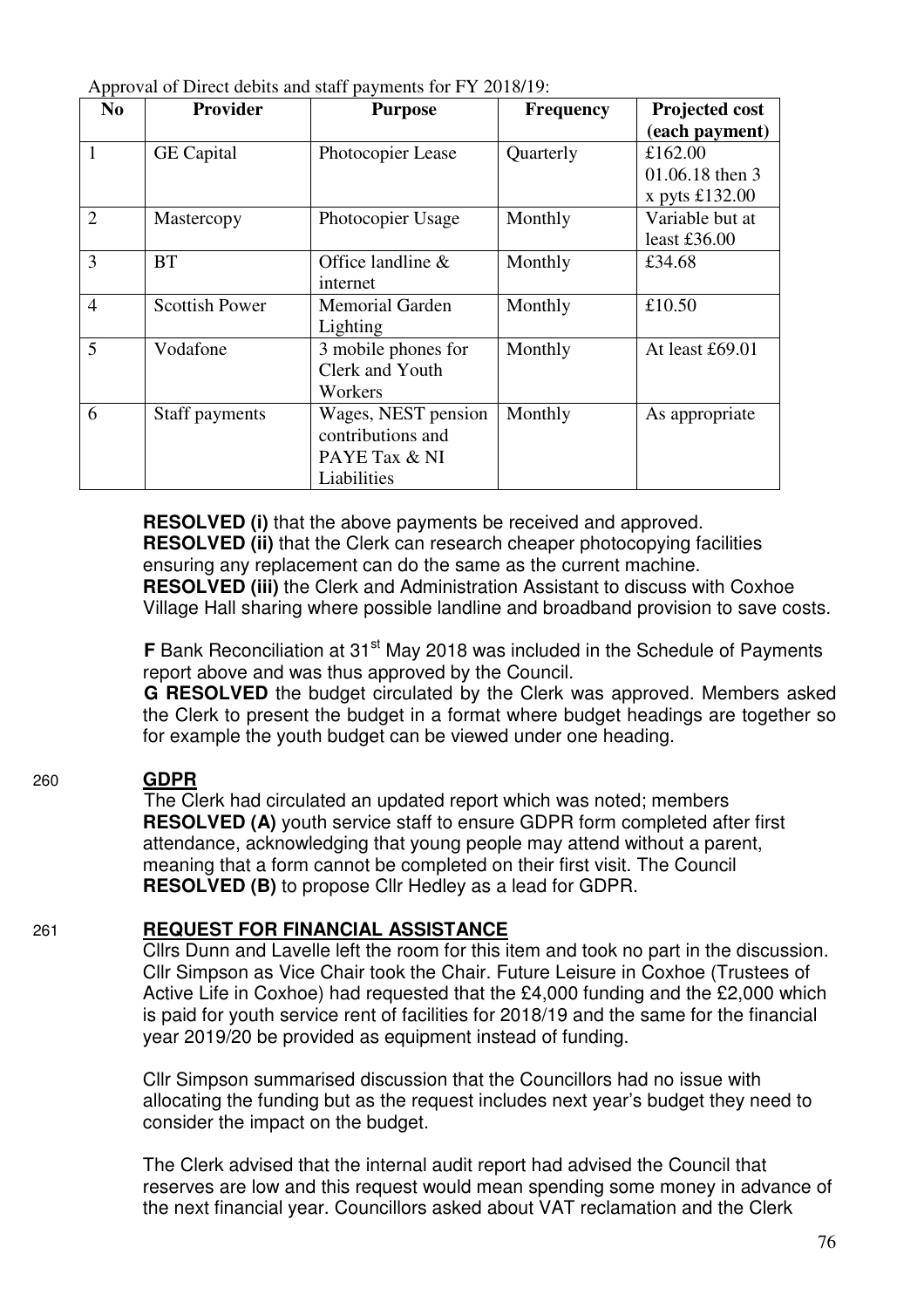advised this is not included in the budget and the VAT for FY 2017/18 has already been reclaimed and is in the bank. The Clerk advised that the budget for 2019/20 has not yet been considered by the Council and the Council should also consider the allocation as part of its discussion when setting the budget for that financial year.

**RESOLVED** the Council will provide equipment rather than funding as per the request from Future Leisure in Coxhoe.

 Cllrs Dunn and Lavelle were invited to return to the room. Cllr Dunn took the Chair again.

# 262 **PLANNING & CORRESPONDENCE REPORTS**

**Application Number**  Applicant Location | Proposal | Electoral Ward **and Parish 1** DM/18/01225/FPA | Integra 61 (Durham) Ltd Land On Both Sides Of A688 Tursdale DH6 5NR Proposed three arm roundabout on A688 and associated works to serve adjacent Integra 61 mixed use development. Forwarded to Cllrs 23.05.18; comments should be received before 7<sup>th</sup> June 2018 but there is leeway on this deadline. (Neighbour Notification)

Planning notices received by Durham County Council

Planning applications approved by Durham County Council None.

 Planning applications refused by Durham County Council None.

**RESOLVED (A)** the Parish Council has no comment to make on the planning matter.

#### **Correspondence**

|   | <b>Date Received</b> | <b>Received From</b>    | Summary                                                 |
|---|----------------------|-------------------------|---------------------------------------------------------|
|   | 21.05.18             | <b>Internal Auditor</b> | Internal Audit Report, Action Plan & Queries List       |
|   | 23.05.18             | Kieran Reed,            | Thanks for help with Village Hall car parking to enable |
|   |                      | <b>Coxhoe United</b>    | Coxhoe United's fun weekend to go smoothly              |
| 3 | 29.05.18             | Police                  | Details of new PCSO                                     |
| 4 | 30.05.18             | Active Life in          | Request for financial assistance to be put towards gym  |
|   |                      | Coxhoe                  | equipment                                               |

The Council **RESOLVED (B)** the correspondence is noted.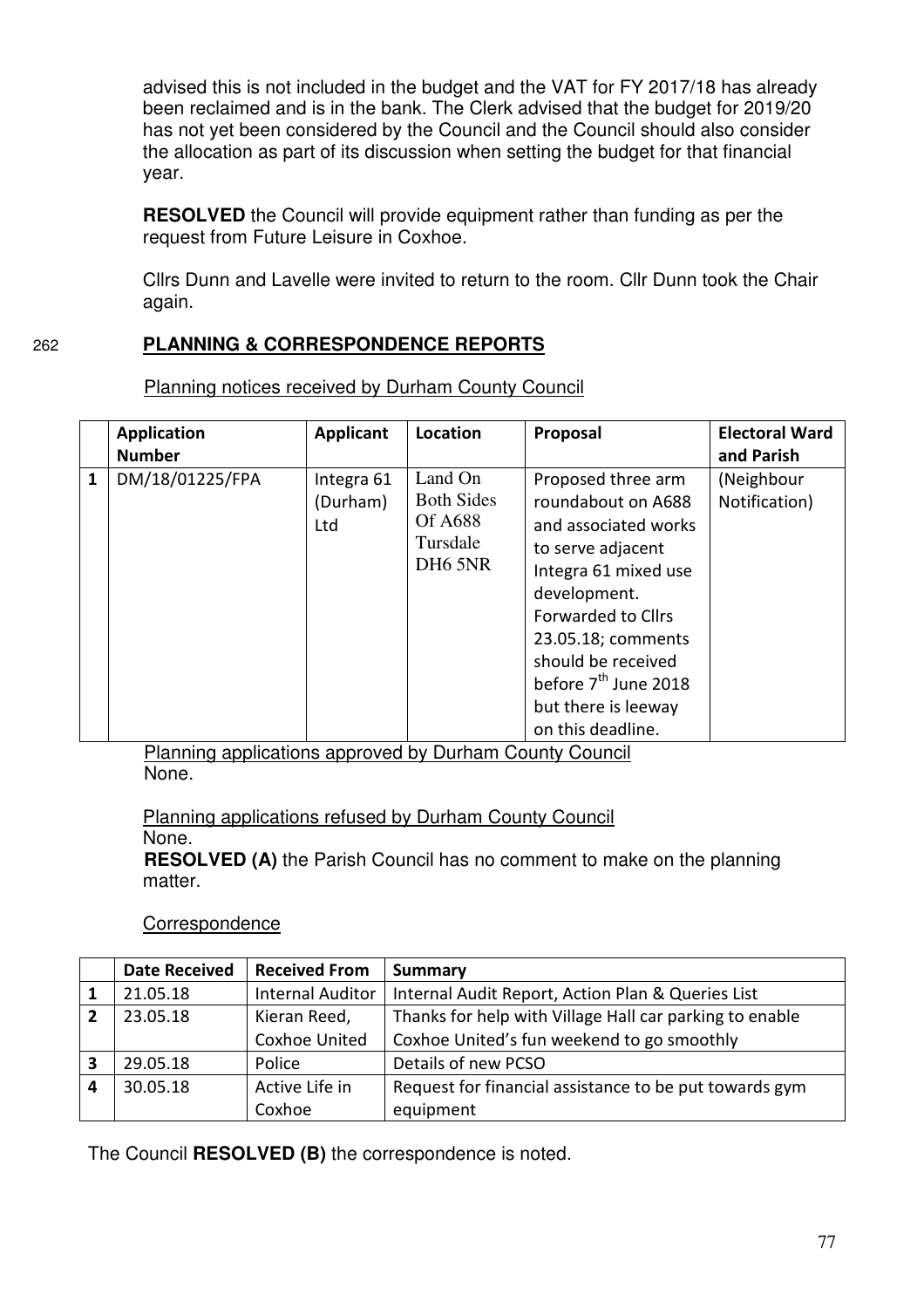# **Bulletins**

|                 | <b>Date Received</b> | <b>Received From</b> | <b>Summary</b>                                            |
|-----------------|----------------------|----------------------|-----------------------------------------------------------|
| 1               | 25.04.18             | <b>CDALC</b>         | Nominations for President and Vice President              |
| $\overline{2}$  | 03.05.18             | AAP                  | Holiday Hunger Funding Available                          |
| 3               | 10.05.18             | <b>CDALC</b>         | Newcastle Airport Master Plan Consultation                |
| 4               | 13.05.18             | <b>SLCC Local</b>    | Regional Training Seminar 19 <sup>th</sup> September 2018 |
|                 |                      | <b>Branch</b>        |                                                           |
| $5\overline{5}$ | 19.05.18             | <b>CPRE</b>          | <b>Spring Newsletter</b>                                  |
| 6               | 22.05.18             | <b>NALC</b>          | Chief Executive's Bulletin week ending 11.05.18           |
| $\mathbf{7}$    | 22.05.18             | <b>CDALC</b>         | Armed Forces Outreach                                     |
| 8               | 22.05.18             | <b>CDALC</b>         | Details of S106 funds available                           |
| 9               | 29.05.18             | <b>NALC</b>          | Chief Executive's Bulletin 21 - 25 May 2018               |
| 10              | 30.05.18             | <b>CDALC</b>         | NE Community-led Housing Conference - booking now         |
|                 |                      |                      | open                                                      |

**RESOLVED (C)** the Clerk to purchase a Red Ensign flag at the appropriate size. **RESOLVED (D)** the information is received and noted.

At 8.30pm the Chair requested members' agreement, as per Standing Order 3(w), to extend the meeting beyond the standard 2-hour period.

**RESOLVED** that Standing Order 3(w) be invoked and the meeting continue.

# 263 **VILLAGE APPEARANCE AND CLEANLINESS**

**RESOLVED** to defer this item to later in the meeting.

# 264 **PARKING**

 The Clerk said a further email has been received about problems with people parking on Cornforth Lane. Cllr Dunn said a meeting is being arranged with highways officers before a public meeting is held.

# 265 **EVENTS**

**A** No update on a Jo Cox Foundation event.

**B** Arrangements for beacon events are underway.

**C** Cllr Hepplewhite provided information about the History Group's Suffragette Event and proposed a joint event which would be covered by Parish Council insurance. The Council **RESOLVED (A)** to host a joint event and subject to receipt of the small grant application form, they would provide funding up to the small grant limit for the group's Suffragette event.

**D** Cllr Dunn advised that the Active Life Centre has been assessed as a suitable site for an event by the contact at the fireworks company and the Police though traffic issues would need to be addressed, potentially by issuing tickets to residents only. A site between Quarrington Hill and Kelloe would not be suitable as no lighting and sites in Quarrington Hill were too close to houses or the nature reserve. Cllr Dunn advised that fireworks were a Parish Plan 2 priority. The Council **RESOLVED (B)** a SAG form to be completed and charges would be considered at a future meeting. An Events Working Group is still to be arranged by the Clerk.

 Cllr Dunn proposed that due to the time, the meeting discuss the Cricket Ground and the H R/Staffing/Recruitment item and defer all other agenda items to the next meeting. The Council **RESOLVED (C)** to do this.